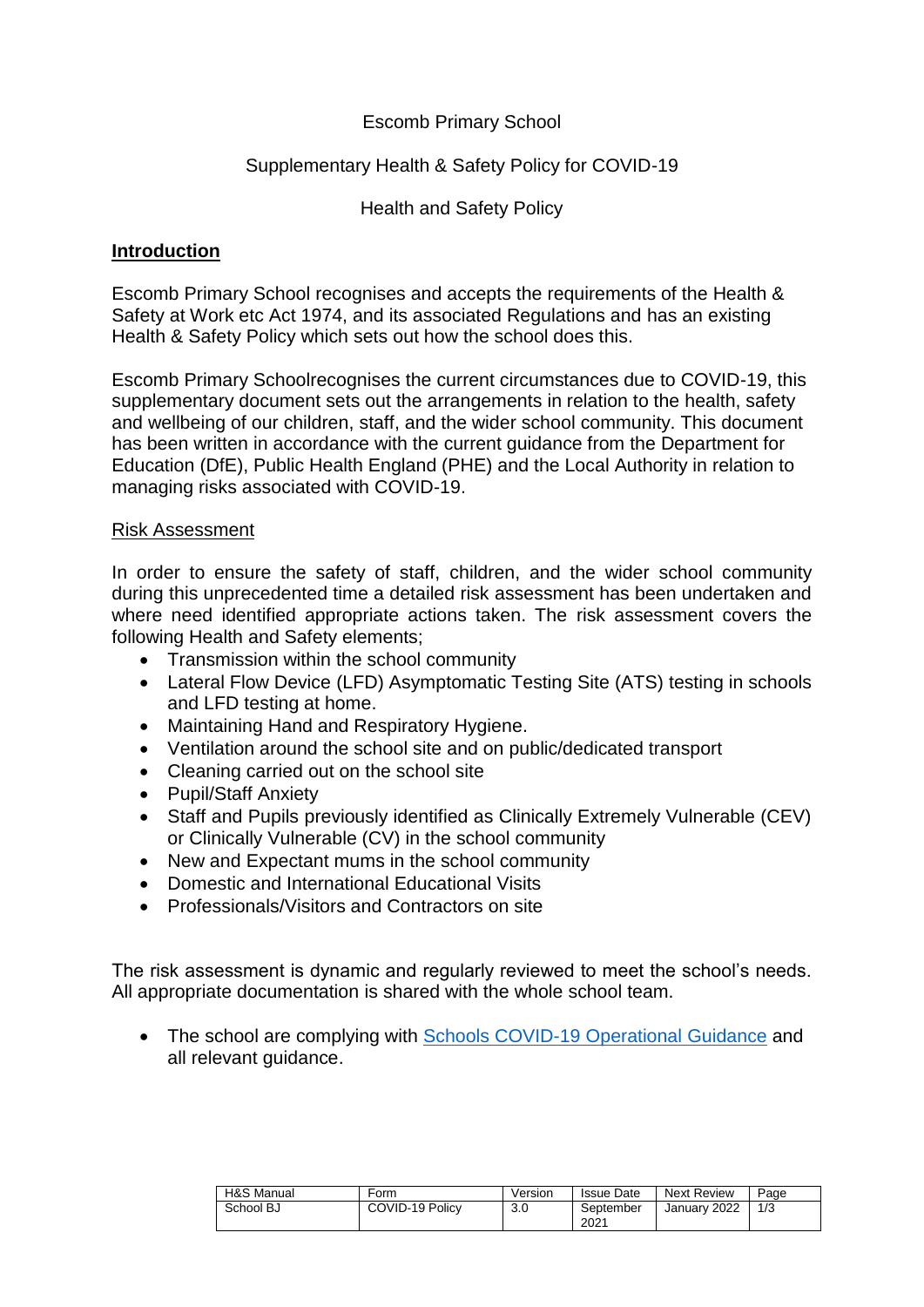### Roles and Responsibilities

### **The Head teacher will:**

- Have overall responsibility for the development and implementation of the policy, COVID-19 risk assessment and further actions identified.
- Ensure that all documentation is regularly reviewed to meet current need and in line with current guidance from DfE, PHE, HSE and the Local Authority.
- Prioritise the wellbeing of all pupils and staff and ensure there is appropriate support in place.
- Communicate with staff,parents and carers on a regular basis, ensuring that they are kept up to date with current guidance that ensures the safety of all staff and children.
- Liaise with the governing body on a regular basis.

## **The governing body will:**

- Regularly assess the effectiveness of the policy, risk assessment and any associated outbreak plans.
- Ensure that all documentation is regularly reviewed to meet current need and in line with current guidance from DfE and PHE, HSE and the Local Authority.
- Prioritise the wellbeing of all pupils and staff and ensure there is appropriate support in place.

# **All staff will;**

- Inform the Headteacher if they have received their COVID-19 vaccination.
- Make their immediate manager aware if they are taken unwell whilst at work/ feel that they have symptoms of COVID-19.
- Report any sickness absence to the Head teacher on the first day of absence.
- Carry out all work activities in accordance with the policy, risk assessment and associated guidance as part of the response to COVID-19.
- Contribute to the risk assessment where need identified.
- Report any concerns in relation to Health and Safety risks related to COVID-19 to the Head teacher.
- Report any individual needs that they have, to ensure their Health and Safety in relation to COVID-19.
- Prioritise the wellbeing of all pupils and other staff.

## **Parents/Carers will**:

- Adhere to instructions communicated by the Head teacher, when accessing the school site to help reduce the risk of transmission.
- Parents/Carers will follow the Guidance for contacts of people with confirmed [\(COVID-19\) infection who do not live with the person.](https://www.gov.uk/government/publications/guidance-for-contacts-of-people-with-possible-or-confirmed-coronavirus-covid-19-infection-who-do-not-live-with-the-person/guidance-for-contacts-of-people-with-possible-or-confirmed-coronavirus-covid-19-infection-who-do-not-live-with-the-person#exempt)
- Adhere to drop and pick up times to reduce the likelihood of transmission.
- Ensure that their child/children are aware of the rules put in place at the school to continue to manage COVID-19.
- Make the school aware if their child/children are unwell on the first day of absence and to follow the school's absence procedure thereafter.

| H&S Manual | Form            | Version | <b>Issue Date</b> | <b>Next Review</b> | Page |
|------------|-----------------|---------|-------------------|--------------------|------|
| School BJ  | COVID-19 Policy | 3.0     | September<br>2021 | January 2022       | 2/3  |